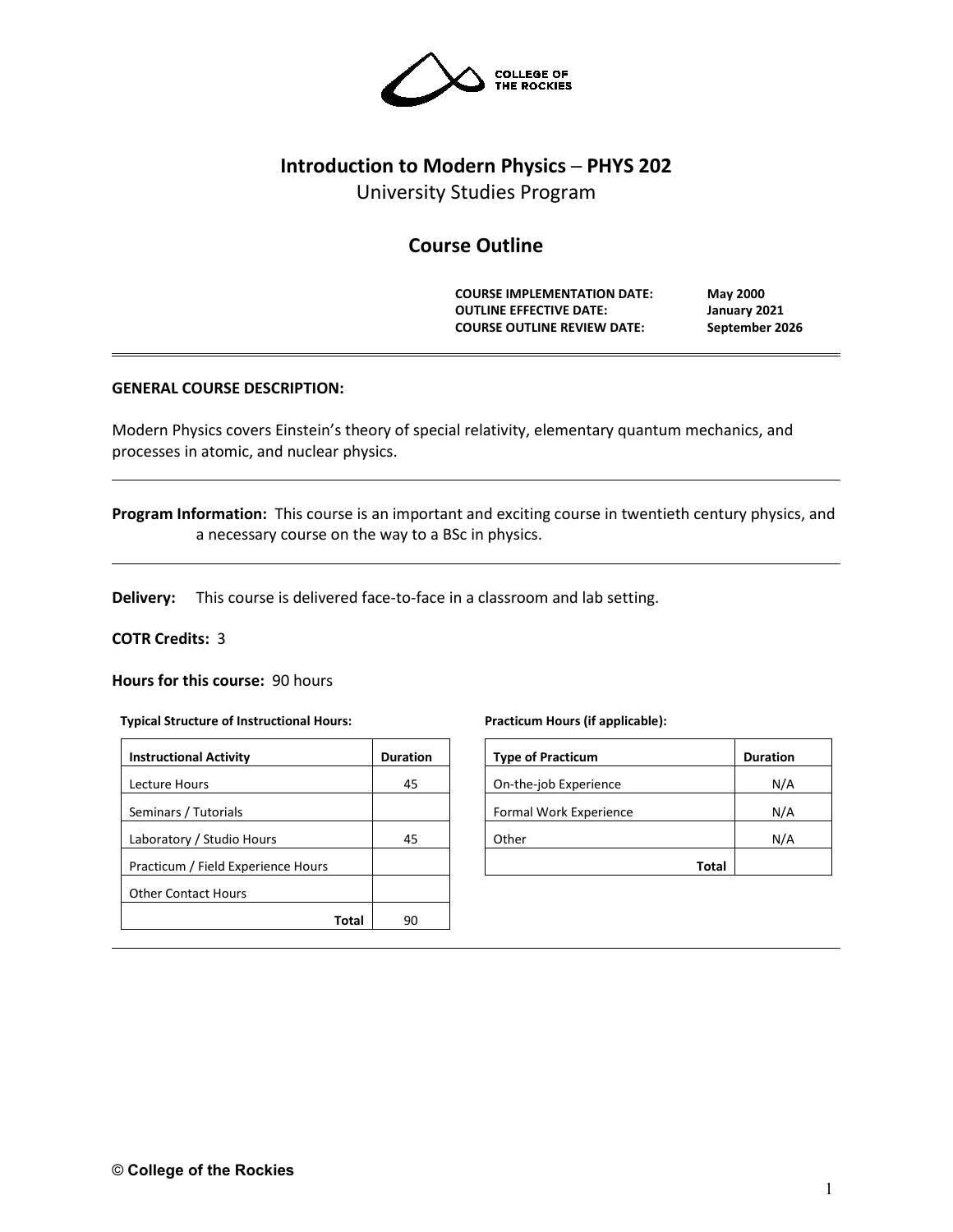Benjamin Tippett, PhD

Signature

### **APPROVAL SIGNATURES:**

Department Head Erin Aasland Hall E-mail: [aaslandhall@cotr.bc.ca](mailto:aaslandhall@cotr.bc.ca) Dean of Business and University Studies Darrell Bethune E-mail: [bethune@cotr.bc.ca](mailto:bethune@cotr.bc.ca)

Department Head Signature

Dean Signature

EDCO

Valid from: January 2021-September 2026

Education Council Approval Date

### **COURSE PREREQUISITES AND TRANSFER CREDIT:**

**Prerequisites:** PHYS 104, MATH 104, and MATH 201

**Corequisites:** MATH 203 and MATH 221. It is recommended that the student enroll in MATH 202. These courses may be taken concurrently or sequentially.

### **Flexible Assessment (FA):**

Credit can be awarded for this course through FA  $\Box$  Yes  $\Box$  No

Learners may request formal recognition for flexible assessment at the College of the Rockies through one or more of the following processes: External Evaluation, Worksite Assessment, Demonstration, Standardized Test, Self-assessment, Interview, Products/Portfolio or Challenge Exam. Contact an Education Advisor for more information.

**Transfer Credit:** For transfer information within British Columbia, Alberta and other institutions, please visit [http://www.cotr.bc.ca/Transfer.](http://www.cotr.bc.ca/Transfer)

> Students should also contact an academic advisor at the institution where they want transfer credit.

**Prior Course Number:** N/A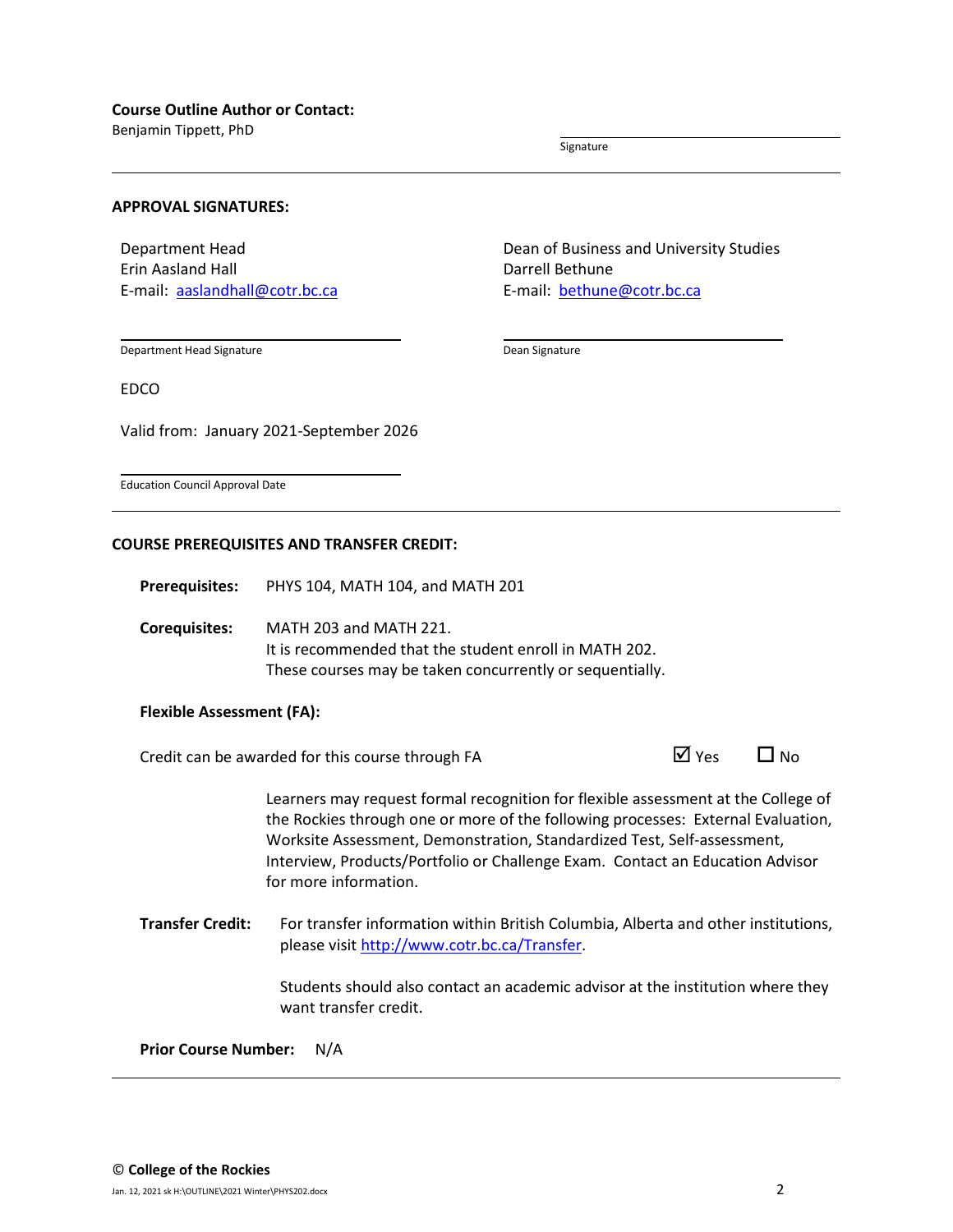### **Textbooks and Required Resources:**

Textbook selection varies by instructor and may change from year to year. At the Course Outline Effective Date the following textbooks were in use:

*Modern Physics,* Taylor et al (2nd Edition). Prentice Hall (2004).

*Please see the instructor's syllabus or check COTR's online text calculator <http://go.cotr.bc.ca/tuition/tCalc.asp> for a complete list of the currently required textbooks.*

## **LEARNING OUTCOMES:**

Upon the successful completion of this course, students will be able to

- define the term 'wave-particle duality' and describe physical situations where it applies;
- use Lorenz transformations to convert measurements between reference frames;
- use Lorenz transformations to determine the measured half-life of decaying particles;
- use the four-momentum of a moving object to interpret energy and inertial mass;
- describe the changing attributes of the spectrum of a radiating black body as it increases or decreases in temperature;
- solve the Schrodinger Equation in one dimension to describe scattering and quantum tunneling;
- define the Heisenberg Indeterminacy relation and describe how it relates to physical measurement;
- use the solution of the Schrodinger Equation in three dimensions to describe the absorption and emission properties of the hydrogen atom; and
- work in a suitable  $2^{nd}$  year physics laboratory setting.

### **COURSE TOPICS:**

- Lorenz transformations of measurements
- Relativistic momentum
- Spacetime
- Diffraction of waves in the Double Slit experiment
- Quantum Theory of Light
- Wave Particle Duality
- The Schrodinger Equation and Quantum mechanics in one dimension
- Quantum Tunneling
- Heisenberg Indeterminacy relation
- Stimulated emission and LASERs
- Quantum mechanics in three dimensions and Atomic Structure
- Radioactive Decay
- Scattering

*See instructor's syllabus for the detailed outline of weekly readings, activities and assignments.*